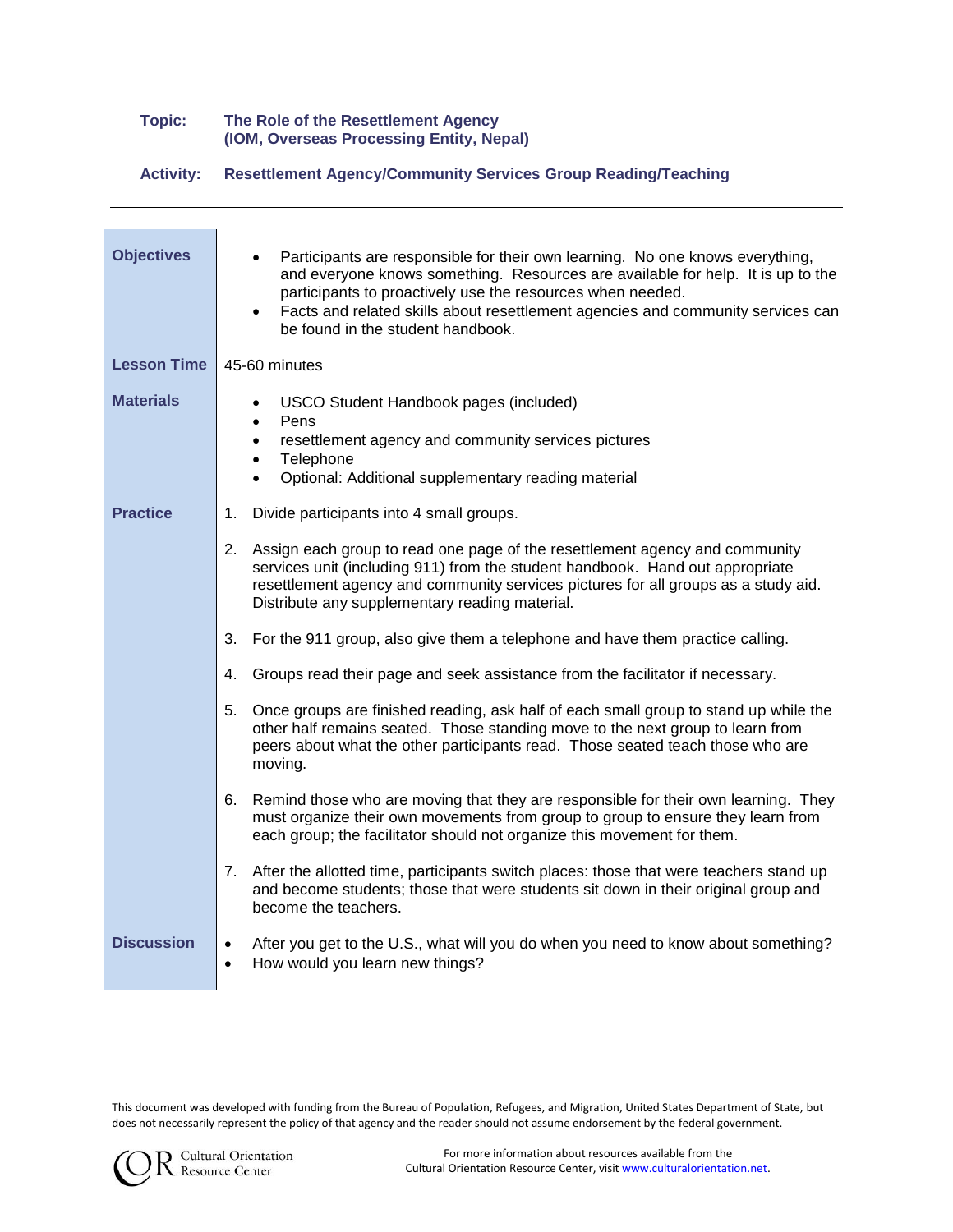## **Handout: Group 1**

*The overall goal of resettlement agencies is to help refugees become self -sufficient as soon as possible. Resettlement agencies cover all refugees' necessary and basic living costs for at least the first 30 days in the U.S.* 

## Meeting them upon arrival at the airport (unless you have a relative or friend who agrees to do this) • Obtaining short term housing and basic furnishing Applying for a social security card Referring them to social and community services Providing orientation on public transportation Orienting on U.S. money and how to budget Opening a bank account Enrolling children in school Referral for assistance in finding a job Arranging for a post-arrival medical exam **RESETTLEMENT AGENCIES HELP REFUGEES BY:**

Assist to Enroll in ESL classes (English as a Second Language)

| <b>SOCIAL SECURITY</b> |                                  |
|------------------------|----------------------------------|
|                        | $351 - 021 - 661$                |
|                        | Indra Adhikari<br>Indra Adhikari |
|                        | <b>SECURITIES</b>                |

Tip: Do not give out your Social Security number to just anyone. It is for official purposes: for employers, banks, schools, health care, social services, and when renting an apartment. Do not give out number over the telephone and do not carry it with you unless you must show it at an appointment.

This document was developed with funding from the Bureau of Population, Refugees, and Migration, United States Department of State, but does not necessarily represent the policy of that agency and the reader should not assume endorsement by the federal government.



Cultural Orientation Resource Center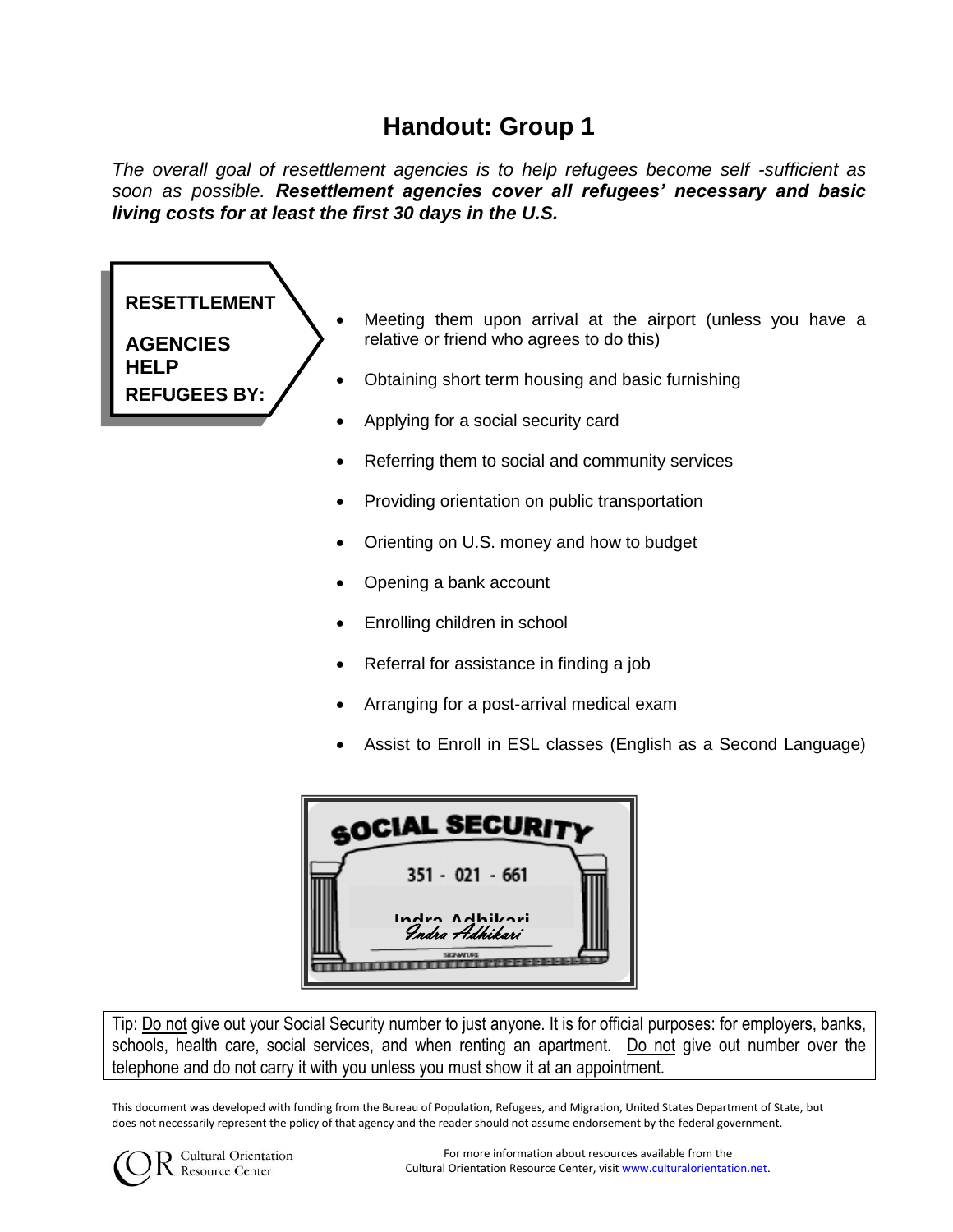## **Handout Group 2**



- WILL NOT: Buy brand new furniture for your apartment; most items in your apartment will be second-hand or used. Furniture in the U.S. is expensive!
- WILL NOT: Provide you with a mobile phone, television, DVD player, or computers. Some agencies can help you find these things, so ask, but don't presume they will be provide you with them.
- WILL NOT: Be available to you all the time. You must make and keep appointments with your caseworker.
- WILL NOT: Find and keep a job for you. They will certainly help, but it will be your responsibility.
- WILL NOT: Pay your bills and your rent.
- WILL NOT: Drive you to all your appointments. You will get orientation on transportation options in your community. You must learn the local public transportation system as soon as possible.
- WILL NOT: Provide the same Reception and Placement services to people who move to other states and show up unplanned and unannounced looking for help.

This document was developed with funding from the Bureau of Population, Refugees, and Migration, United States Department of State, but does not necessarily represent the policy of that agency and the reader should not assume endorsement by the federal government.

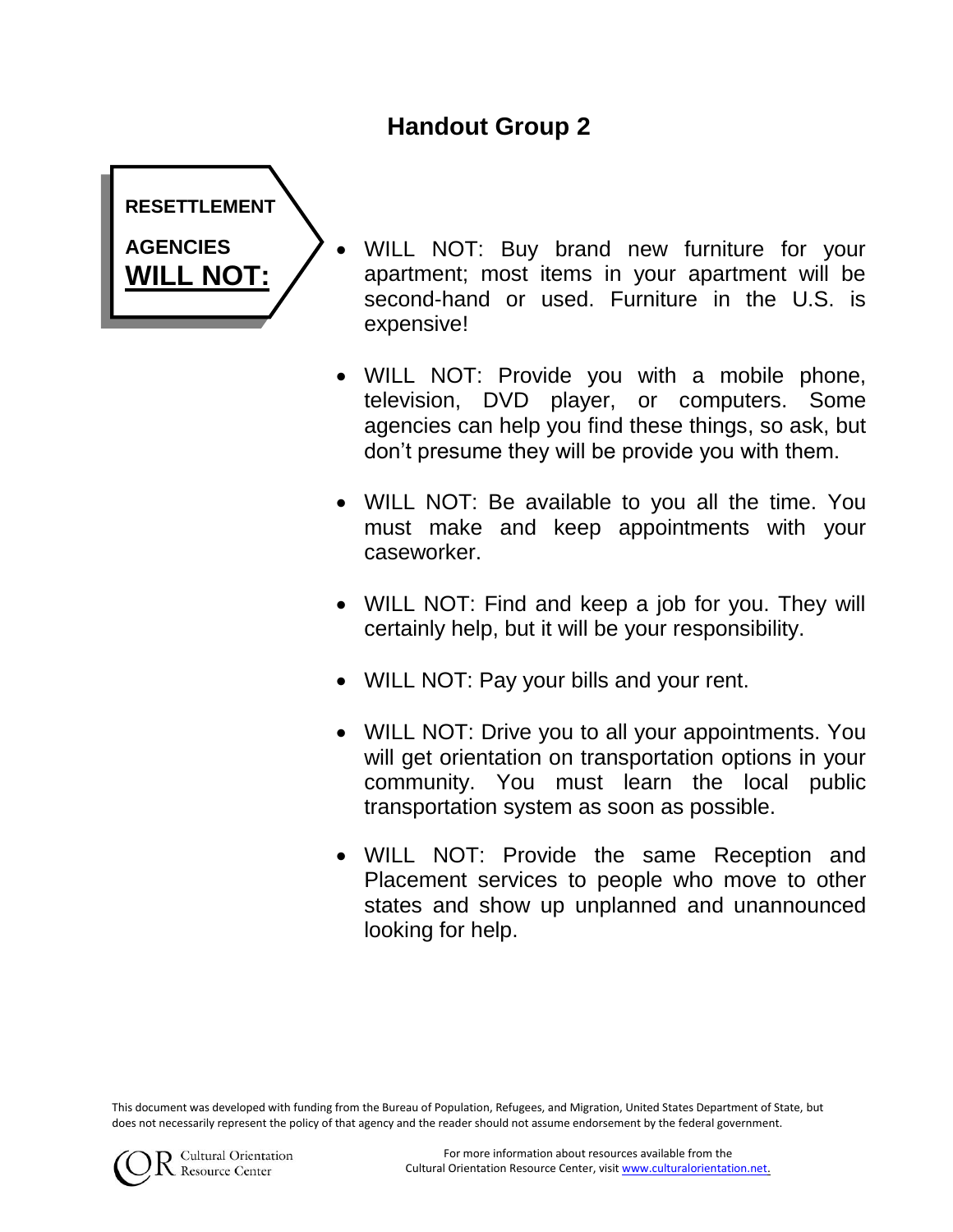### **RESETTLEMENT**

**AGENCY STAFF…**

 Will not necessarily be from the same country as you, so expect to work with a variety of different ethnicities.



- Could be a different race than you.
- They could be male or female.
- They could be younger or much older than you.
- Are very busy with other newly arrived refugees. Agencies do not have large budgets and their workload can be very heavy. Be patient and cooperative!

This document was developed with funding from the Bureau of Population, Refugees, and Migration, United States Department of State, but does not necessarily represent the policy of that agency and the reader should not assume endorsement by the federal government.

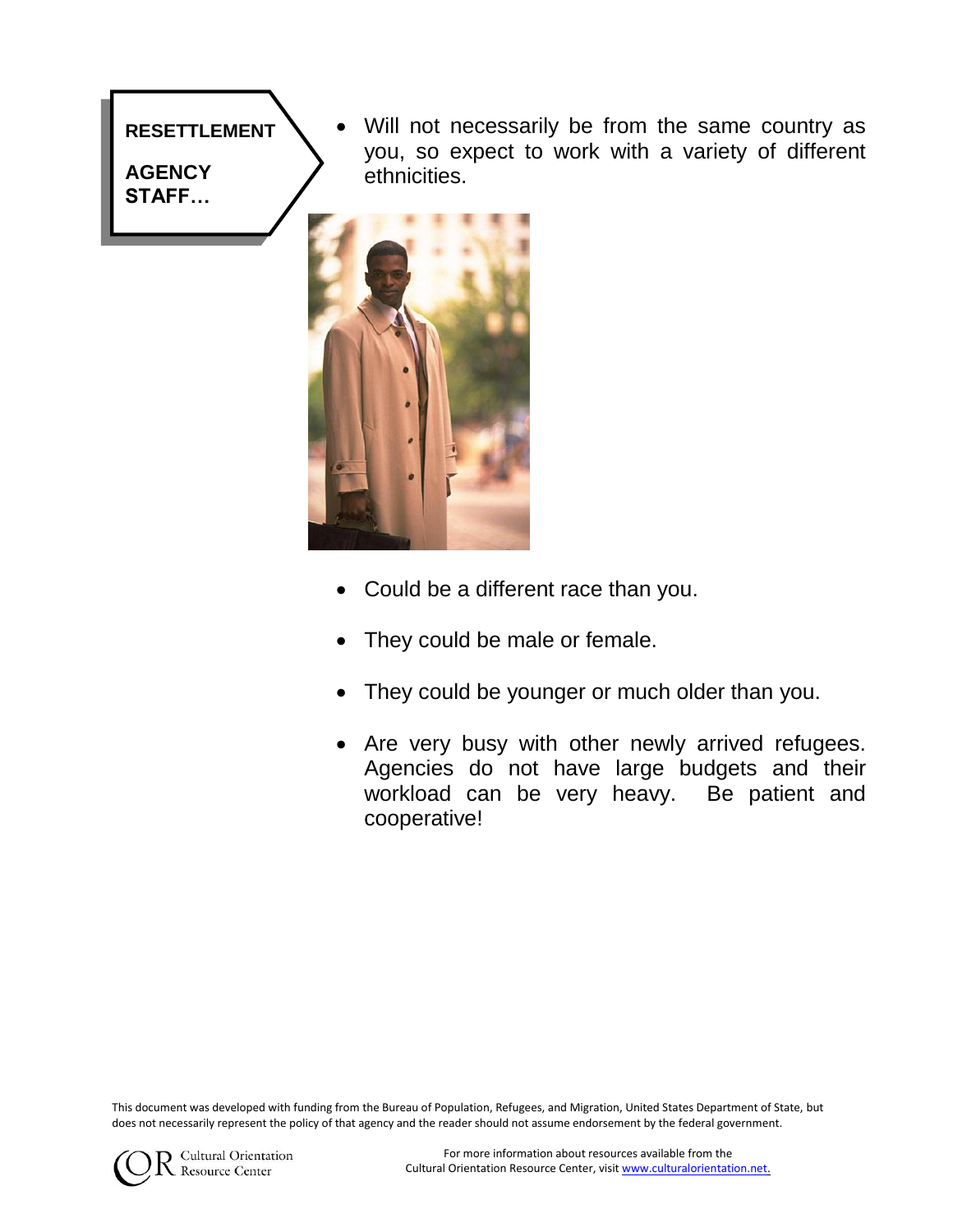## **Handout Group 3**

# **COMMUNITY SERVICES**

**It is very difficult to pay all your bills and expenses on public assistance. Even with most entry-level jobs you will make more money working than you will on welfare. You are expected to go to work as soon as possible in America in order to become self-sufficient.**

After the first month the resettlement agency will assist refugees in applying for social services through the local Department of Health and Human Services (DHSS). Services vary from state to state, city to city, or even from site to site. Examples of social services include:

- Food Stamps
- TANF Temporary Assistance for Needy Families
- RCA Refugee Cash Assistance
- SSI Supplemental Security Income (for the elderly, disabled or blind)
- RMA-Refugee medical Assistance
- WIC: Women, Infants and Children (a supplemental nutrition program for pregnant mothers and children up to the age of 5)
- CHIP: Child Health Insurance Program

Refugees are advised to comply with rules and regulation governing provision of such services. In order to continue to receive TANF and RCA, refugees will have to be actively involved in job search activities or job training classes. (Proof of attendance is required by social services in many states.)



This document was developed with funding from the Bureau of Population, Refugees, and Migration, United States Department of State, but does not necessarily represent the policy of that agency and the reader should not assume endorsement by the federal government.



Cultural Orientation Resource Center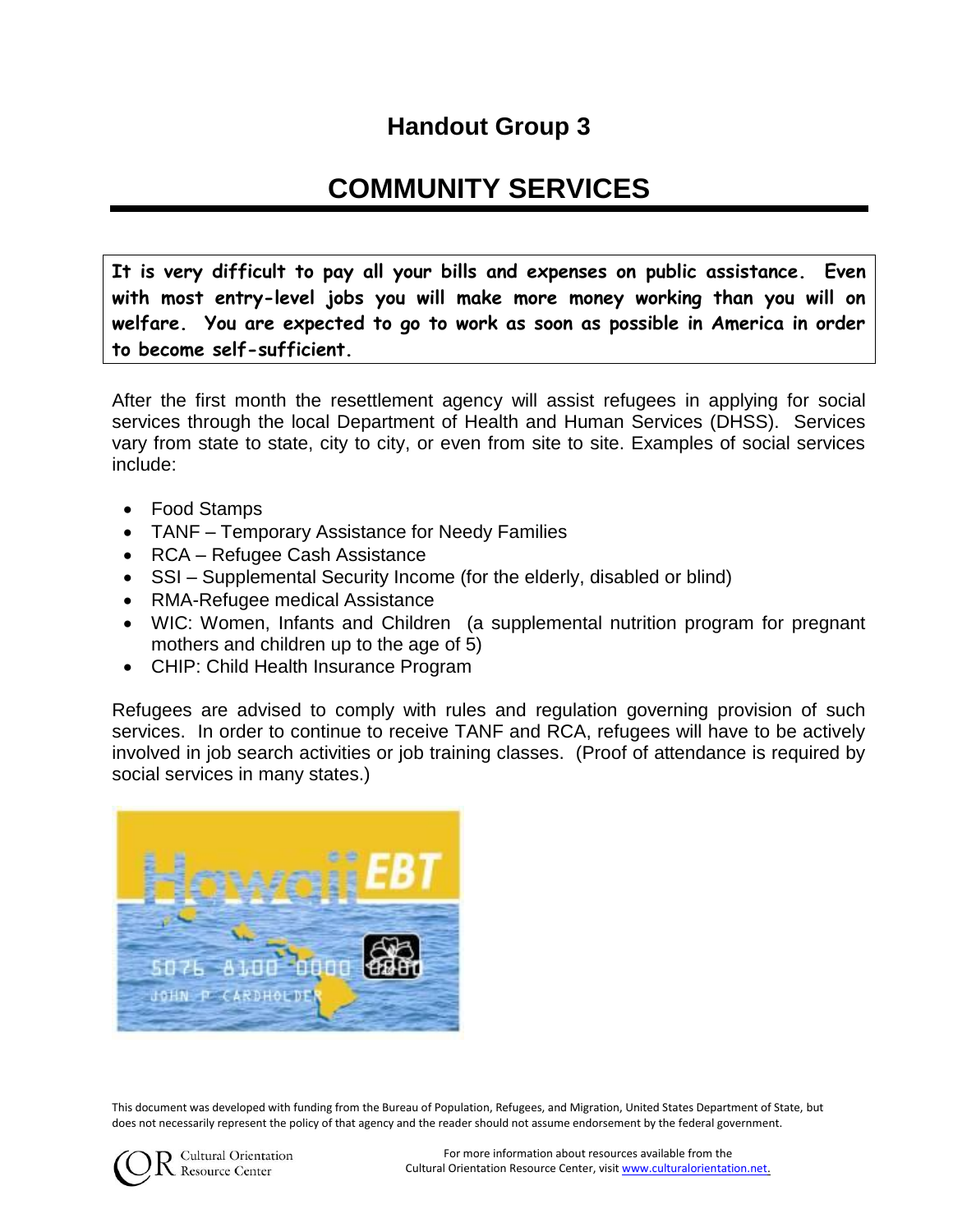Cash and food benefits are kept in an **EBT card**. You can use this at bank (ATM) machines and at grocery stores to buy food items only.



### **Food Shopping in the U.S**

- Most shopping is done in supermarkets but it is possible to find fruits and vegetable at outdoor markets.
- In the first months before you go to work you will buy food with your EBT card (shown above).
- It is important to carefully budget your food stamps. The money must last the full month and any unspent money does not carry over to the next month.

Food Stamps cover food items ONLY. The following items are examples of things that are NOT covered by food stamps!



This document was developed with funding from the Bureau of Population, Refugees, and Migration, United States Department of State, but does not necessarily represent the policy of that agency and the reader should not assume endorsement by the federal government.



Cultural Orientation Resource Center

For more information about resources available from the Cultural Orientation Resource Center, visit www.culturalorientation.net.